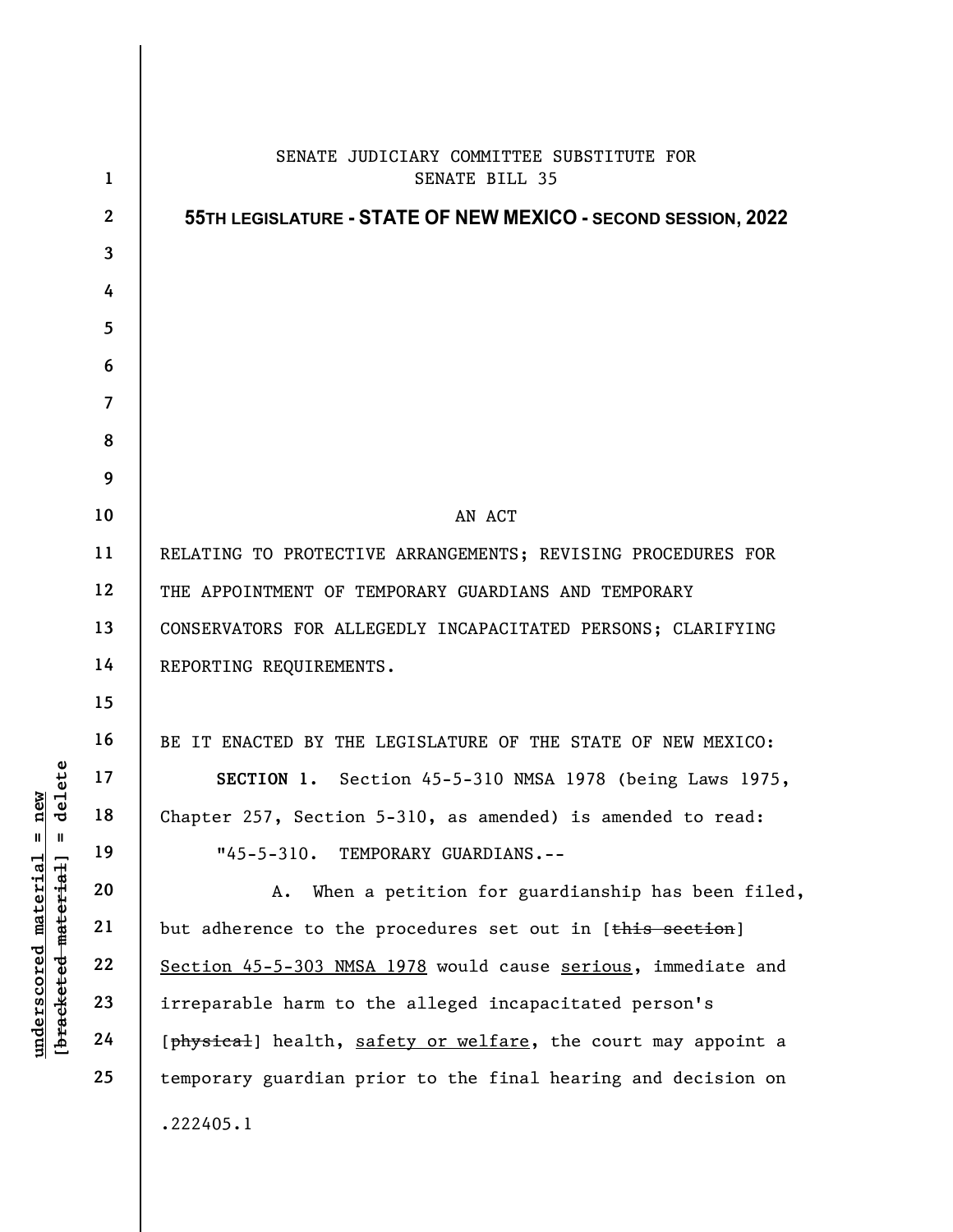1 2 3 4 5 6 7 8 9 10 11 12 13 14 15 16 17 18 the petition, subject to the requirements of this section. B. Upon separate motion  $[ $\theta$  +  $\theta$ ] by the *petitioner*, the$ court shall schedule and hold a hearing on the appointment of a temporary guardian [for the earliest possible date] no later than ten business days from the date the motion is filed and appoint [counsel] a guardian ad litem for the alleged incapacitated person. [and give notice as provided] The guardian ad litem shall file a report no later than two days prior to the hearing. The report shall include those items found in Paragraphs (1) through (3) of Subsection A of Section 45-5-303.1 NMSA 1978. Notice of the hearing shall be as set out in Section 45-5-309 NMSA 1978. C. Upon a finding that serious, immediate and

underscored material = new [bracketed material] = delete irreparable harm to the alleged incapacitated person's health, safety or welfare would result during the pendency of petition, the court shall appoint a temporary guardian and shall specify the temporary guardian's powers in order to prevent serious, immediate and irreparable harm to the alleged incapacitated person. The duration of the temporary guardianship shall not exceed [sixty] thirty days [except that upon order of the court, the temporary guardianship may be extended for not more than thirty days]. However, if after a hearing in which there is a showing of good cause, the court may extend the temporary guardianship for no more than an additional sixty days.

> $[G<sub>1</sub>]$   $D<sub>2</sub>$  A temporary guardian may be appointed .222405.1  $- 2 -$

24 25

19

20

21

22

23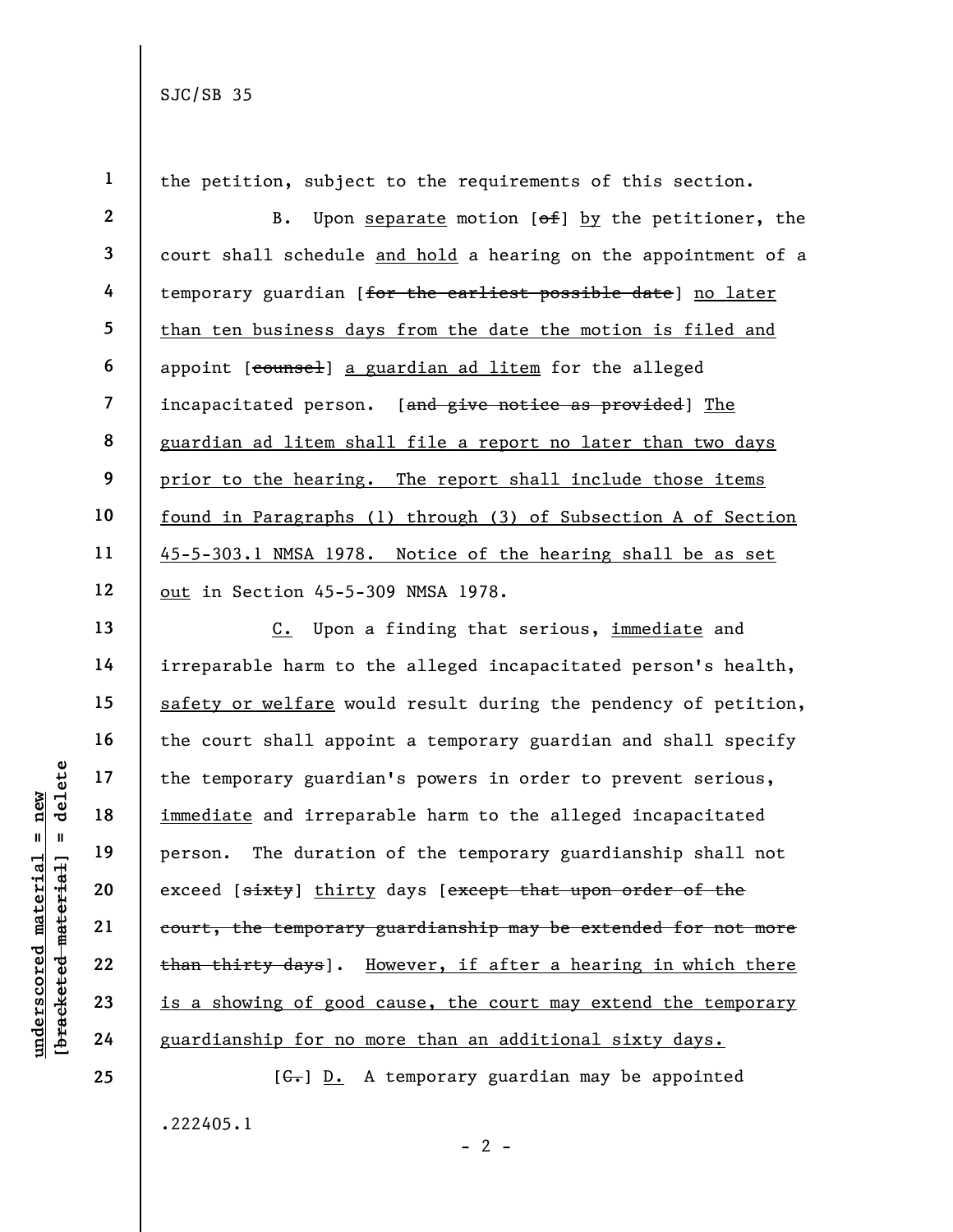under 17<br>
under 18<br>
to determine whether<br>
in 19<br>
and, if so, to addres<br>
guardian. The petiti<br>
person and the allege<br>
22<br>
23<br>
temporary guardian as<br>
24<br>
45-5-309 NMSA 1978. 1 2 3 4 5 6 7 8 9 10 11 12 13 14 15 16 17 18 19 20 21 22 23 24 25 without notice to the alleged incapacitated person and [his] to the alleged incapacitated person's attorney only if it clearly appears from specific facts shown by affidavit or sworn testimony that serious, immediate and irreparable harm will result to the alleged incapacitated [person] person's health, safety or welfare before a ten-day hearing on the appointment of a temporary guardian can be held. [The alleged incapacitated person shall be notified within twenty-four hours of the appointment of a temporary guardian by the petitioner as provided in Subsection C of Section 45-5-309 NMSA 1978. On two days' notice to the party who obtained the appointment of a temporary guardian without notice, or on such shorter notice to that party as the court may prescribe] If a temporary guardian is appointed without notice to the alleged incapacitated person and the alleged incapacitated person's attorney, the court shall schedule and hold a hearing no later than ten business days from the date the motion for temporary guardian is filed to determine whether the temporary guardianship should continue and, if so, to address the continued authority of the temporary guardian. The petitioner shall have the alleged incapacitated person and the alleged incapacitated person's attorney served personally within twenty-four hours of the appointment of a temporary guardian as provided in Subsection B of Section 45-5-309 NMSA 1978. The alleged incapacitated person, [or his] the alleged incapacitated person's counsel or any interested .222405.1

 $-3 -$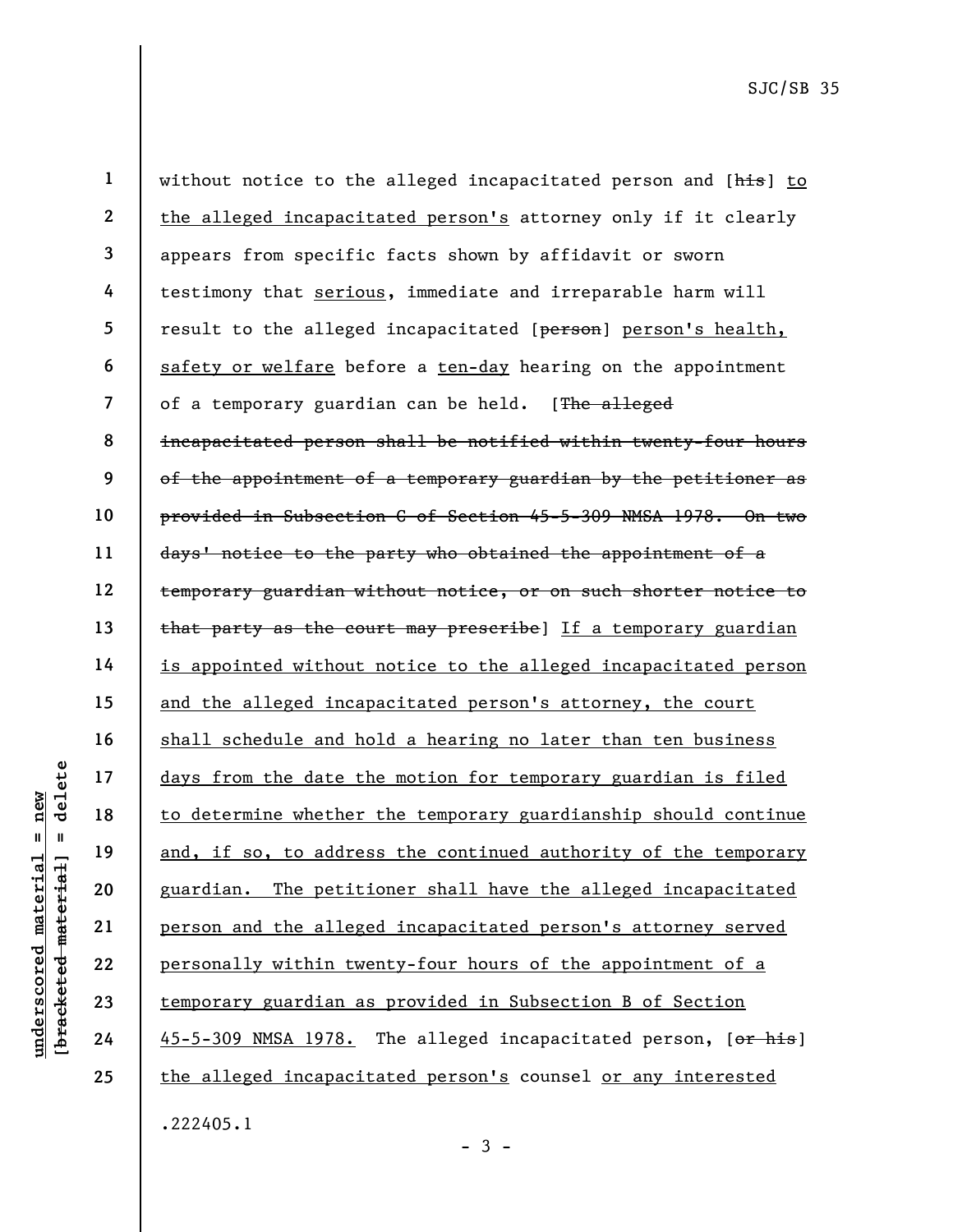2 5

1

3

4

6

person may appear and move dissolution or modification of the court's order, and, in that event, the court shall proceed to hear and determine such motion [as expeditiously as the ends of justice require] at the initial ten-day hearing or no later than ten business days from the date the motion is made, whichever comes first.

underscored material = new [bracketed material] = delete 7 8 9 10 11 12 13 14 15 16 17 18 19 20 21 22 23 24 25  $[D<sub>1</sub>]$  E. A temporary guardian is entitled to the care and custody of the alleged incapacitated person, [and the authority of any permanent guardian previously appointed by the court is suspended as to those specific matters granted to the temporary guardian by the court] but a temporary guardian may not sell or dispose of any property belonging to the alleged incapacitated person, or make a change to the housing or other placement of the alleged incapacitated person, without specific authorization from the court. A temporary guardian may be removed by the court at any time. A temporary guardian shall [make any report the court requires] file an initial written report with the court within fifteen days of appointment by completing the guardian's report, as approved by the supreme court. A temporary guardian shall file a final written report with the court by completing the guardian's report, as approved by the supreme court, within fifteen days of the termination of the temporary guardianship or as otherwise ordered by the court. In all other respects, the provisions of the Uniform Probate Code concerning guardians apply to temporary guardians. .222405.1

 $- 4 -$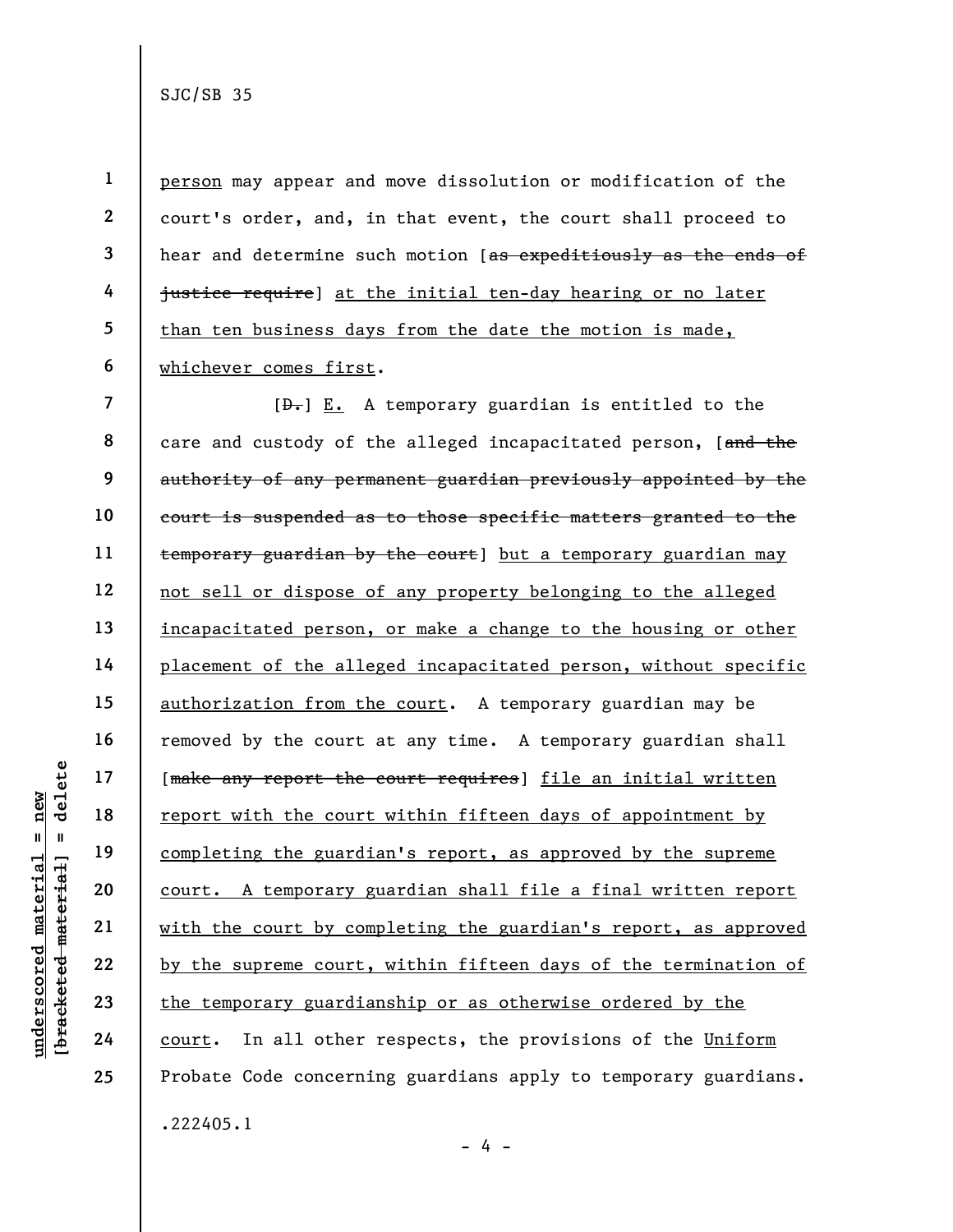|                                   | $\mathbf 1$    | $[E-]$ $F.$ Appointment of a temporary guardian shall                        |  |  |
|-----------------------------------|----------------|------------------------------------------------------------------------------|--|--|
|                                   | $\mathbf{2}$   | have the temporary effect of limiting the legal rights of the                |  |  |
|                                   | 3              | [individual] alleged incapacitated person as specified in the                |  |  |
|                                   | 4              | court order. Appointment of a temporary guardian shall not be                |  |  |
|                                   | 5              | evidence of incapacity."                                                     |  |  |
|                                   | 6              | SECTION 2. Section 45-5-408 NMSA 1978 (being Laws 1989,                      |  |  |
|                                   | $\overline{7}$ | Chapter 252, Section 21, as amended) is amended to read:                     |  |  |
|                                   | 8<br>9         | $"45 - 5 - 408.$<br>TEMPORARY CONSERVATORS.--                                |  |  |
|                                   |                | When a petition for $[approx]$<br>Α.                                         |  |  |
|                                   | 10             | conservator] conservatorship has been filed, but adherence to                |  |  |
|                                   | 11             | the procedures set out in [this section] Section 45-5-407 NMSA               |  |  |
|                                   | 12             | 1978 would cause serious, immediate and irreparable harm to the              |  |  |
|                                   | 13             | alleged incapacitated person's or minor's estate or financial                |  |  |
|                                   | 14             | interests, or both, [ <del>of the person to be protected</del> ] the court   |  |  |
|                                   | 15             | may appoint a temporary conservator prior to the final hearing               |  |  |
|                                   | 16             | and decision on the petition, subject to the requirements of                 |  |  |
| delete                            | 17             | this section.                                                                |  |  |
| $n$ ew                            | 18             | Upon separate motion $[\theta + \theta] by the petitioner, the$<br><b>B.</b> |  |  |
| Ш<br>ದ<br>ᆊ                       | 19             | court shall schedule and hold a hearing on the appointment of a              |  |  |
|                                   | 20             | temporary conservator [for the earliest possible date, appoint               |  |  |
| materi                            | 21             | counsel for the person to be protected and give notice as                    |  |  |
|                                   | 22             | provided in Section 45-5-405 NMSA 1978] no later than ten                    |  |  |
| [bracketed materia<br>underscored | 23             | business days from the date the motion is filed and appoint a                |  |  |
|                                   | 24             | guardian ad litem for the alleged incapacitated person.<br>The               |  |  |
|                                   | 25             | guardian ad litem shall file a report no later than two days                 |  |  |
|                                   |                | .222405.1                                                                    |  |  |

- 5 -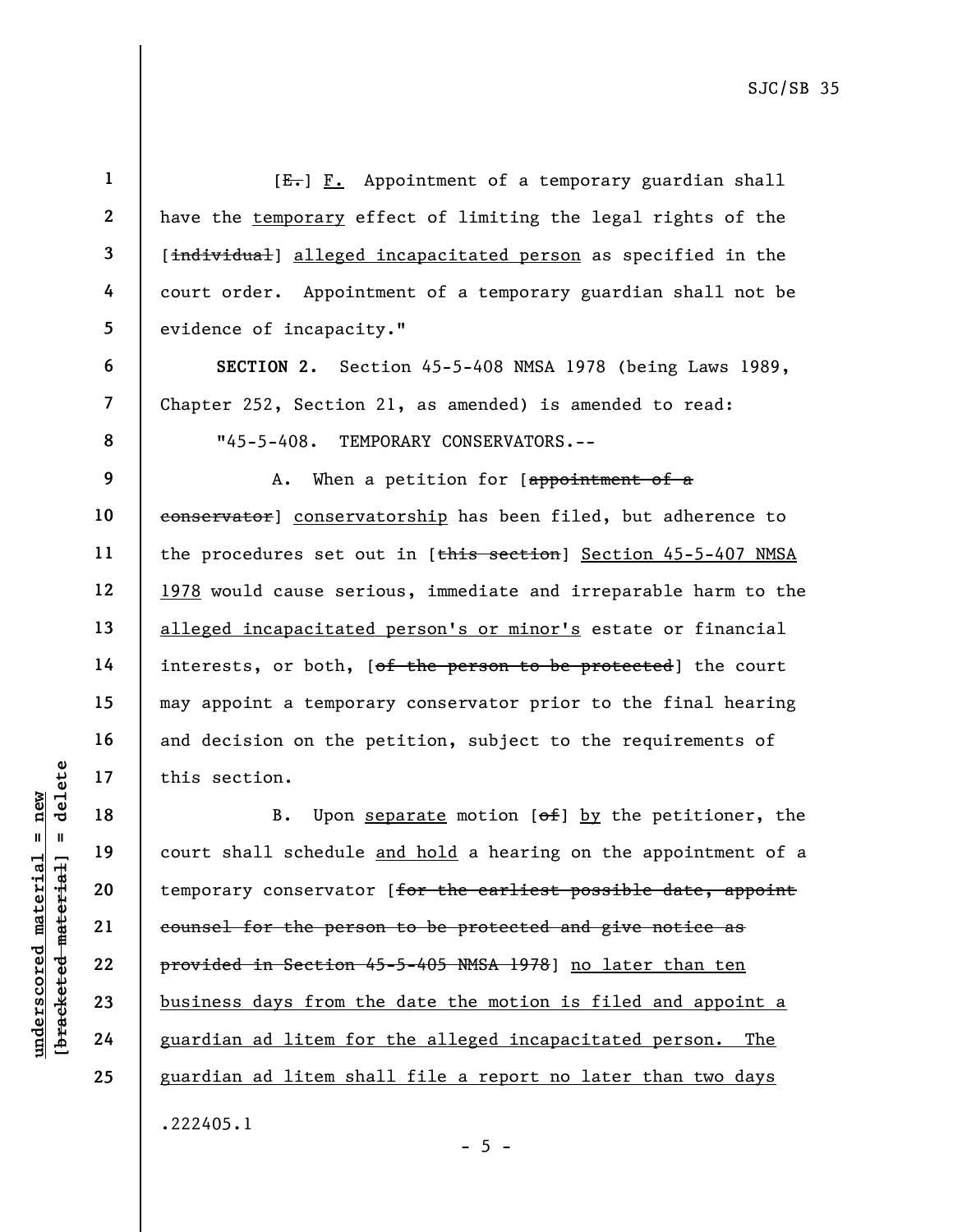1 2 3 4 5 6 prior to the hearing. The report shall identify and present all available less restrictive alternatives to conservatorship and include those items found in Paragraphs (1) and (2) of Subsection A of Section 45-5-404.1 NMSA 1978. Notice of the hearing shall be provided as set out in Section 45-5-405 NMSA 1978.

underscored material = new [bracketed material] = delete 7 8 9 10 11 12 13 14 15 16 17 18 19 20 C. Upon a finding that serious, immediate and irreparable harm to the alleged incapacitated person's estate and financial interests [of the person to be protected] would result during the pendency of petition, the court shall appoint a temporary conservator and shall specify the temporary conservator's powers in order to prevent serious, immediate and irreparable harm to the alleged incapacitated person's property [of the person to be protected]. The duration of the temporary conservatorship shall not exceed [sixty days, except that upon order of the court, the temporary conservatorship may be extended for no more than] thirty days. However, if after a hearing in which there is a showing of good cause, the court may extend the temporary conservatorship for no more than an additional sixty days.

 $[G<sub>1</sub>]$  D. A temporary conservator may be appointed without notice to the alleged incapacitated person [to be protected] and to the alleged incapacitated person's attorney only if it clearly appears from specific facts shown by affidavit or sworn testimony that serious, immediate and .222405.1  $- 6 -$ 

21

22

23

24

25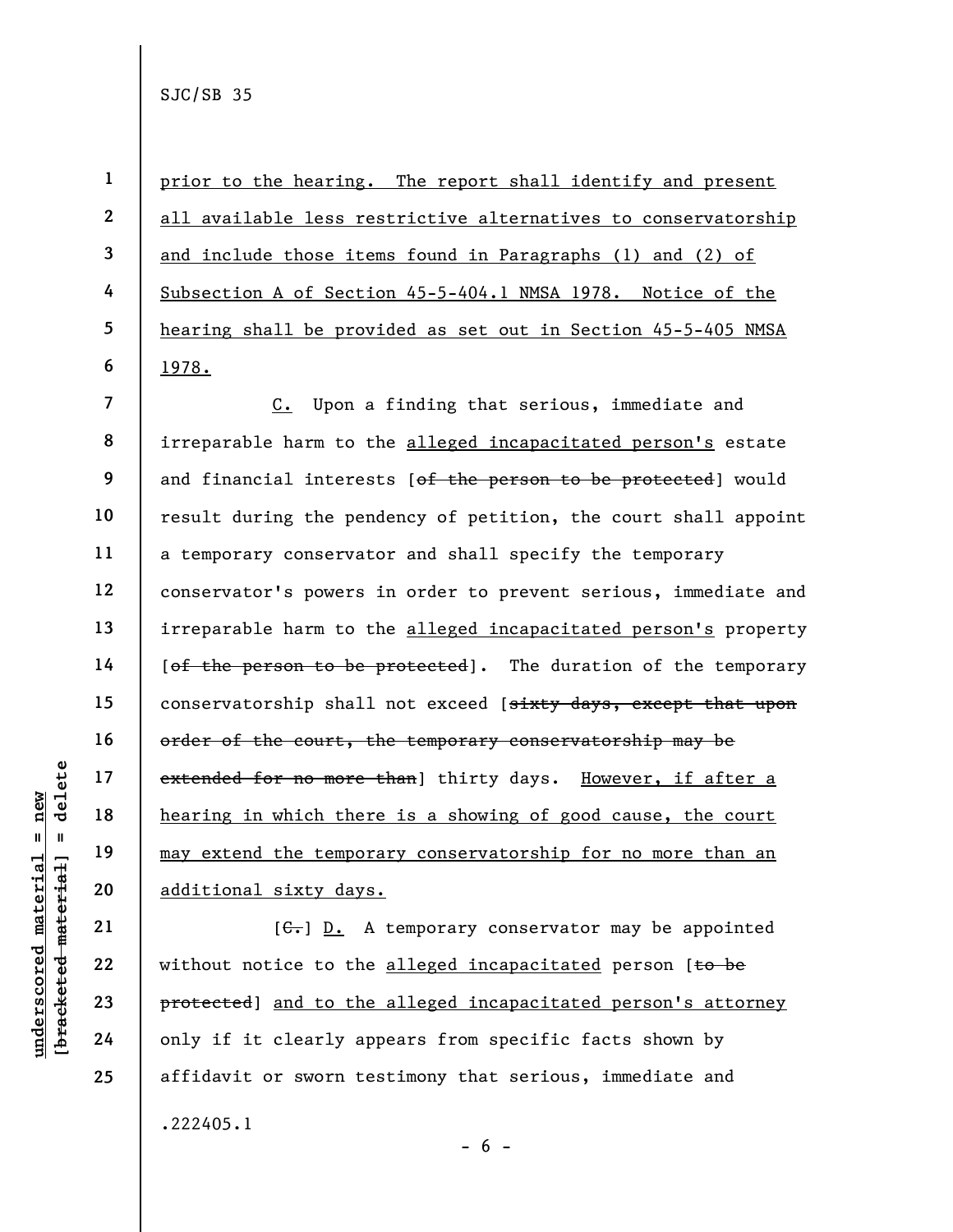under 17<br>
= 18<br>
= 18<br>
= 19<br>
= 19<br>
= 19<br>
= 19<br>
= 19<br>
= 19<br>
= 19<br>
= 19<br>
= 19<br>
= 19<br>
= 19<br>
= 19<br>
= 19<br>
21<br>
= 19<br>
= 19<br>
= 19<br>
22<br>
= 19<br>
= 19<br>
= 19<br>
= 19<br>
= 19<br>
23<br>
= 19<br>
= 19<br>
= 19<br>
= 19<br>
= 19<br>
= 19<br>
= 19<br>
= 19<br>
= 19<br>
= 19<br>
= 1 2 3 4 5 6 7 8 9 10 11 12 13 14 15 16 17 18 19 20 21 22 23 24 25 irreparable harm will result to the alleged incapacitated person's estate or financial interests [of the person to be protected] before a ten-day hearing on the appointment of a temporary conservator can be held. [The person to be protected shall be notified in a writing by the petitioner within twentyfour hours of the appointment of a temporary conservator in substantial accordance with the provisions of Subsection B of Section 45-5-405 NMSA 1978. On two days' notice to the party who obtained the appointment of a temporary conservator without notice or on such shorter notice to that party as the court may prescribe, the person to be protected may appear and move for dissolution or modification of the court's order, and, in that event, the court shall proceed to hear and determine such motion as expeditiously as the ends of justice require.] If a temporary conservator is appointed without notice to the alleged incapacitated person and the alleged incapacitated person's attorney, the court shall schedule and hold a hearing no later than ten business days from the date the motion for temporary conservator is filed to determine whether the temporary conservatorship should continue and, if so, to address the continued authority of the temporary conservator. The petitioner shall have the alleged incapacitated person and the alleged incapacitated person's attorney served personally within twenty-four hours of the appointment of a temporary conservator as provided in Subsection B of Section 45-5-405 .222405.1

- 7 -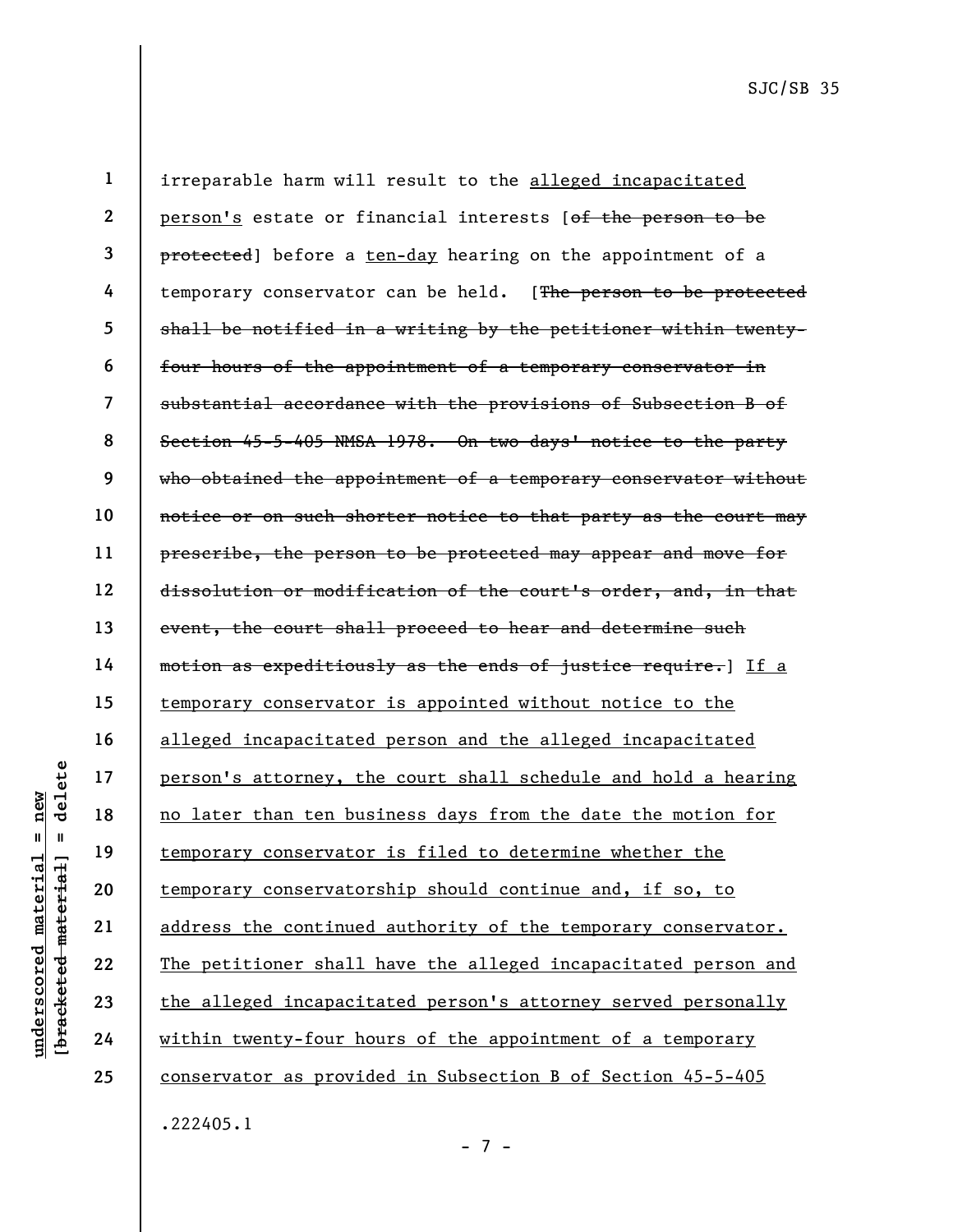underscored material = new [bracketed material] = delete 1 2 3 4 5 6 7 8 9 10 11 12 13 14 15 16 17 18 19 20 21 22 23 24 25 NMSA 1978. The alleged incapacitated person, the alleged incapacitated person's counsel or any interested person may appear and move dissolution or modification of the court's order, and, in that event, the court shall proceed to hear and determine such motion at the initial ten-day hearing or no later than ten business days from the date the motion is made, whichever comes first. E. A temporary conservator is entitled to the care and custody of the alleged incapacitated person's estate and financial interests, but a temporary conservator may not sell or dispose of any property belonging to the alleged incapacitated person, or make a change to the housing or other placement of the alleged incapacitated person, without specific authorization from the court. A temporary conservator may be removed by the court at any time. A temporary conservator shall file an initial written report with the court within fifteen days of appointment by completing the conservator's inventory, as approved by the supreme court. A temporary conservator shall file a final written report with the court by completing the conservator's report, as approved by the supreme court, within fifteen days of the termination of the temporary conservatorship or as otherwise ordered by the court. In all other respects, the provisions of the Uniform Probate Code concerning conservators apply to temporary conservators.  $[\frac{D-1}{2}]$   $\underline{F.}$  Appointment of a temporary conservator

- 8 -

.222405.1